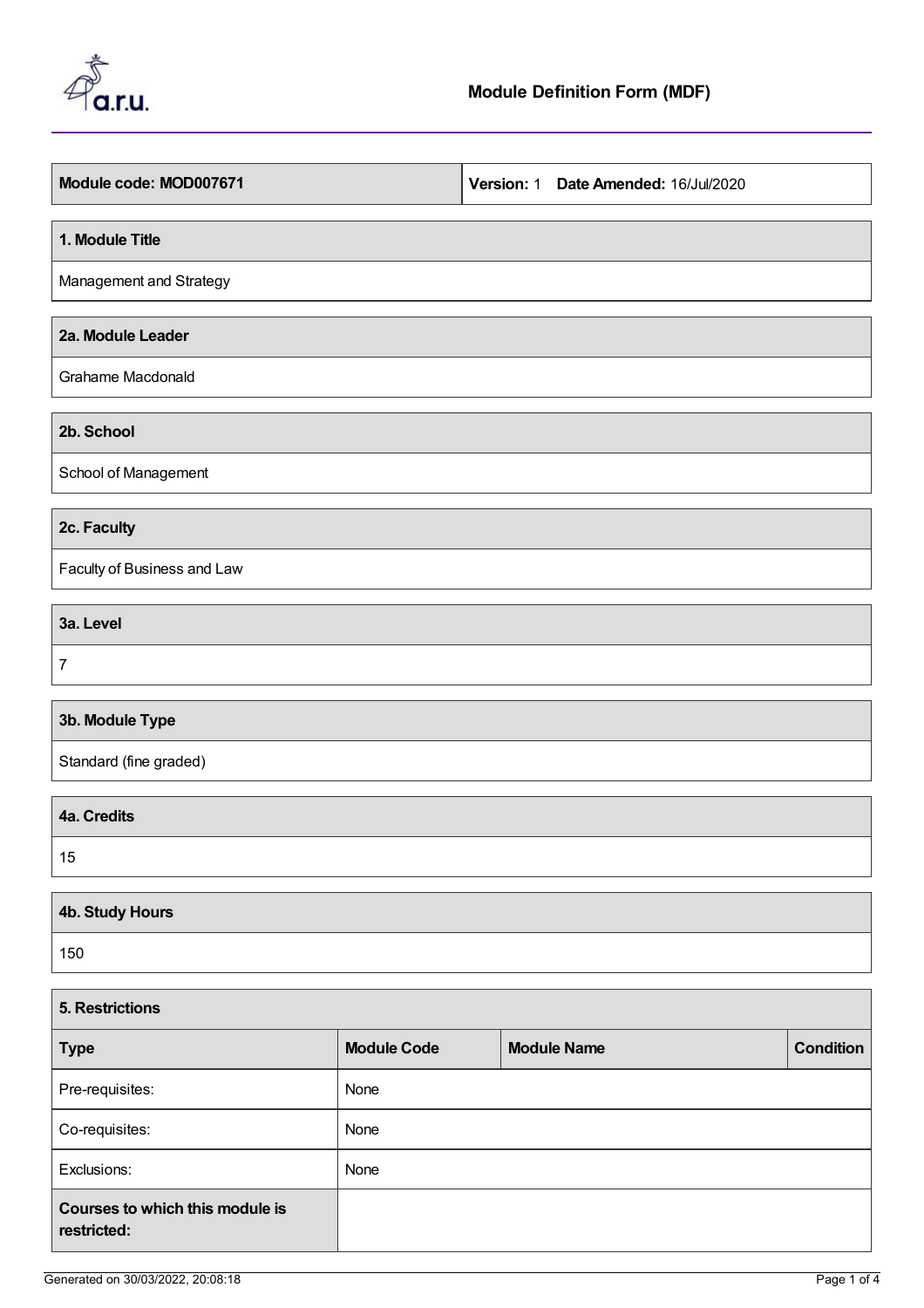## **6a. Module Description**

Within this module you'll explore the firlds of management and strategy, noting how strategic analysis and formulation contribute to an organisations performance. You'll explore practically relevant ideas and frameworks that facilitate strategy design and implementation, dealing with the craft of strategy, identifying and choosing superior competitive position, how to analyse strategic situations and how to create the organisational context to make the chosen strategy work. Practical and problem-oriented, this module places emphasis on the application of concepts and exploration of frameworks to assist you in analuysing and gaining insight into competitive situations and strategic dilemmas.

## **6b. Outline Content**

- 1. Introduction to strategy
- 2. Strategic purpose
- 3. External environment analysis
- 4. Strategic capabilities analysis
- 5. Culture and strategy
- 6. Business strategy
- 7. Corporate strategy
- 8. Strategy evaluation

## **6c. Key Texts/Literature**

The reading list to support this module is available at: <http://readinglists.anglia.ac.uk/modules/mod007671>

## **6d. Specialist Learning Resources**

None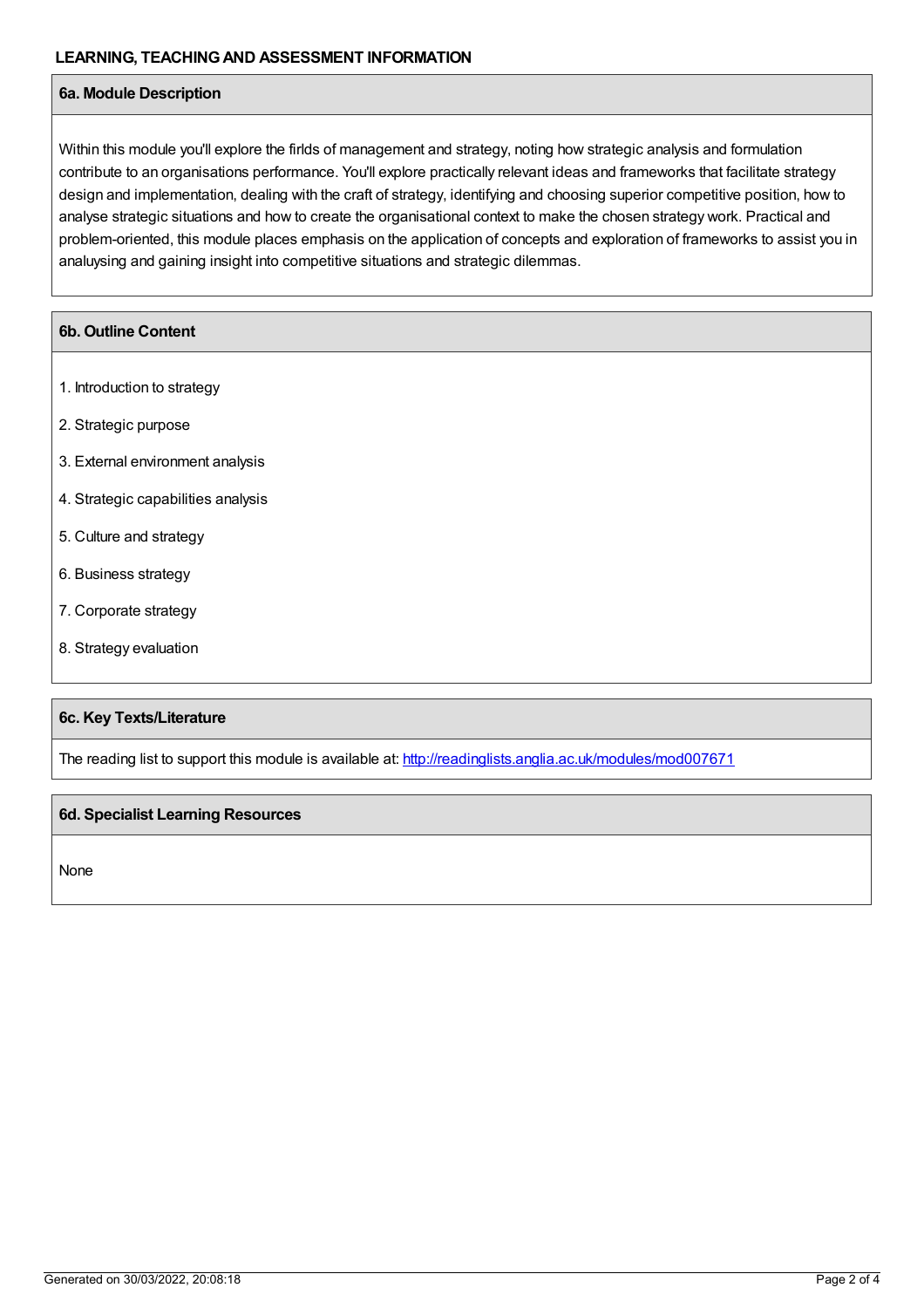| 7. Learning Outcomes (threshold standards) |                                                                |                                                                                                                                                          |  |
|--------------------------------------------|----------------------------------------------------------------|----------------------------------------------------------------------------------------------------------------------------------------------------------|--|
| No.                                        | Type                                                           | On successful completion of this module the student will be<br>expected to be able to:                                                                   |  |
|                                            | Knowledge and Understanding                                    | Question the nature of management and strategy, and their competitive<br>and institutional context;                                                      |  |
| 2                                          | Knowledge and Understanding                                    | Debate the strength and limitation of strategic analysis and how it fits into<br>the overall strategy process;                                           |  |
| 3                                          | Intellectual, practical, affective and<br>transferrable skills | Assess the relevance of different theoretical frameworks in the field of<br>management and strategy;                                                     |  |
| 4                                          | Intellectual, practical, affective and<br>transferrable skills | Devise a viable strategy for an organisation, which takes account of the<br>reality of strategic decision making and make appropriate<br>recommendation; |  |

| 8a. Module Occurrence to which this MDF Refers |                   |                                                       |          |                         |
|------------------------------------------------|-------------------|-------------------------------------------------------|----------|-------------------------|
| Year                                           | <b>Occurrence</b> | <b>Period</b>                                         | Location | <b>Mode of Delivery</b> |
| 2021/2                                         | <b>ZZF</b>        | Template For Face To<br><b>Face Learning Delivery</b> |          | Face to Face            |